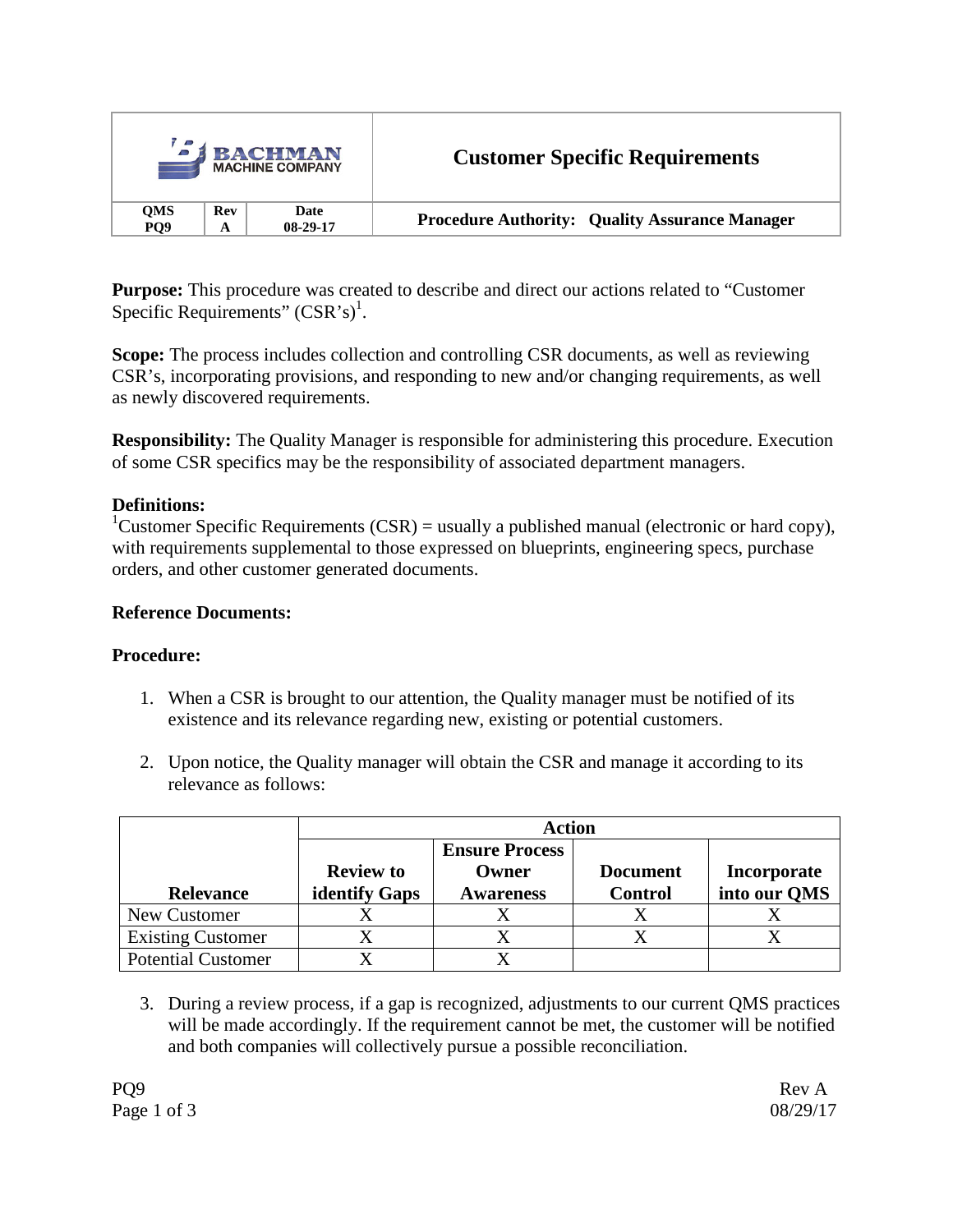#### **Procedure continued:**

- 4. For new and existing customers, the CSR will be controlled such to enable access to all parties concerned. For potential customers, the CSR will be filed for reference as appropriate.
- 5. In the course of normal business and as questions arise; the most recent CSR will be the basis for all related actions and decisions. As mentioned above, the Quality Manager will ensure the most recent version is accessible. Any questions or concerns regarding CSR's should be directed to the Quality Manager, or a multidisciplinary team.
- 6. Periodically, the Quality Manager will ensure that the most current revision is available and is documented for organizational purposes. See example page 3.

## *Note: The list shown in this procedure (page 3), is for illustrative purposes only and may not be reflective of the current list maintained by the Quality manager.*

7. Our obligation to adhere to CSR's is understood and reasonable efforts will be made to keep up with changes. However, it's increasingly difficult to ensure absolute compliance, as CSR changes are of a perpetual nature. With this in mind, any lapse identified, will be customarily addressed, and efforts put forth to minimize further oversights.

# *AMENDMENT RECORD*

| <b>Revision</b> | <b>Date</b> | <b>Details</b> | <b>Authority</b> |
|-----------------|-------------|----------------|------------------|
| A               | 08-29-17    | Originated     | E. Ide           |
|                 |             |                |                  |
|                 |             |                |                  |
|                 |             |                |                  |
|                 |             |                |                  |
|                 |             |                |                  |
|                 |             |                |                  |